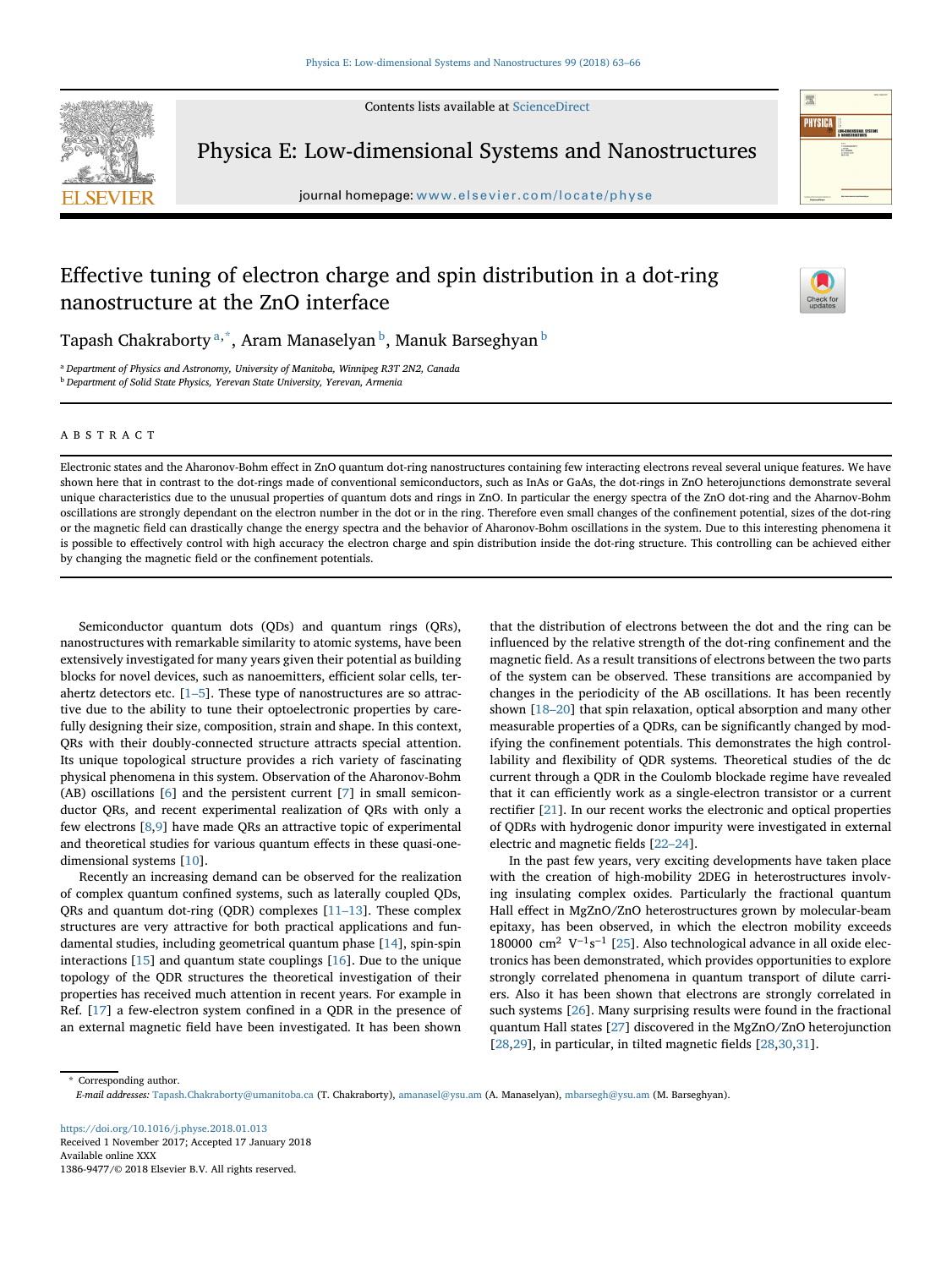ZnO also is a perfect material for creation of various semiconductor nanostructures. Preparation of various nanostructures such as nanorings, nanobelts, nanowires etc, using a solid-vapor phase thermal sublimation technique, have been reported in Ref. [\[32\]](#page-3-16). Preparation of selfassembled ZnO quantum dots with tunable optical properties have been reported in Ref. [\[33\]](#page-3-17). It has been stressed there that electron correlation effects are strong in these systems due to the increased electron effective mass and reduced dielectric constant of ZnO. In our earlier reports, electronic, optical and magnetic properties of ZnO QDs and QRs were investigated [\[34,](#page-3-18)[35\]](#page-3-19). We have shown that for both systems the electron-electron interaction effects are much stronger then in traditional semiconductor quantum systems, such as InAs or GaAs. On the other hand the AB effect in a ZnO QR strongly depends on the electron number [\[35\]](#page-3-19). In fact, for two electrons in the ZnO ring, the AB oscillations become aperiodic, while for three electrons the AB oscillations completely disappear. Therefore, unlike in conventional quantum ring topology, here the AB effect (and the resulting persistent current) can be controlled by varying the electron number. Taking into account these surprising and interesting results, here we report on our studies of the electronic states and the AB effect in a ZnO QDR containing few electrons. We have shown that in such systems it is possible to control with high accuracy the electron charge and spin inside the dot or the ring at the single- electron level.

Let us consider a two dimensional quantum dot-ring structure with cylindrical symmetry, based on the 2DEG at the ZnO interface, containing few interacting electrons. The Hamiltonian of our system is

$$
\mathcal{H} = \sum_{i}^{N_e} \mathcal{H}_{\text{SP}}^i + \frac{1}{2} \sum_{i \neq j}^{N_e} V_{ij}, \tag{1}
$$

where *N<sub>e</sub>* is the number of electrons in the QDR,  $V_{ii} = e^2/e|\mathbf{r}_i - \mathbf{r}_i|$  is the Coulomb interaction term, with dielectric constant of the material  $\epsilon$ . The single-particle Hamiltonian  $\mathcal{H}_{\text{sp}}$  in the presence of an external perpendicular magnetic field will have the form

$$
\mathcal{H}_{\rm SP} = \frac{1}{2m} \left( \mathbf{p} - \frac{e}{c} \mathbf{A} \right)^2 + V_{\rm conf}(r) + \frac{1}{2} g \mu_B B \sigma_z, \tag{2}
$$

where  $A = B/2$  (−*y*, *x*, 0) is the vector potential, and *m* is the electron effective mass. The last term of [\(2\)](#page-1-0) is the Zeeman splitting. We choose the confinement potential of the QDR consisting of double parabolas [\[17](#page-3-5)[,24\]](#page-3-20).  $V_{\text{conf}}(r) = \min \left[ \frac{1}{2} m \omega_d^2 r^2, \frac{1}{2} m \omega_r^2 (r - R)^2 \right]$ , where  $\omega_d$  and  $\omega_r$  are the parameters describing the strength of the confinement potential and also the sizes of the dot and the ring respectively. The radius of the ring *R* is defined as the sum of oscillator lengths for the dot and ring related wells and the barrier thickness *d* between dot and ring according to  $R = \sqrt{2\hbar/m\omega_d} + \sqrt{2\hbar/m\omega_r} + d$ . In [Fig. 1](#page-1-1) the QDR confinement potential is presented schematically.





<span id="page-1-3"></span>Fig. 2. Magnetic field dependencies of two-electron energy spectra, the corresponding average electron number in the dot (left scales of lower row) and the ground state angular momenta (right scales of lower row) for  $\hbar \omega_d = 2$  meV (a), (b) and for  $\hbar \omega_d = 3$  meV (c), (d). All results are for  $\hbar \omega_r = 8$  meV and  $\tilde{d} = 10$  nm.

<span id="page-1-2"></span>We have used exact diagonalization technique with the basis of wave functions of the cylindrical QD with larger radius in order to determine the eigenfunctions and the eigenenergies of the singleelectron Hamiltonian [\(2\).](#page-1-0) We have used the exact diagonalization scheme also to calculate the energy spectra and wave functions of fewelectron QDR, which is very accurate and widely used by many authors [\[1\]](#page-2-0). In this case we diagonalize the matrix of the Hamiltonian [\(1\)](#page-1-2) in a basis of the Slater determinants constructed from the single-electron basis functions [\[35\]](#page-3-19). In our model we have used 132 single- electron basis states. As a result we got 8646 two-electron states and 374660 three-electron basis states which is adequate for determining the first few energy eigenvalues for each value of the total angular momentum of electrons with high accuracy.

<span id="page-1-0"></span>In order to determine the average electron numbers in the dot or in the ring we have also studied the electron densities for fewelectron states in the QDR  $\rho(\mathbf{r}) = \int d\mathbf{r}_2 d\mathbf{r}_3 ... |\Psi_i(\mathbf{r}, \mathbf{r}_2, \mathbf{r}_3, ...) |^2$ , where  $\Psi_i$  (**r**, **r**<sub>2</sub>, **r**<sub>3</sub>,...) is the wave function of the few-electron state *i*. For the average electron number in the dot region of QDR we get  $N_{dot} = \int_0^{d_0} \int_0^{2\pi} \rho(\mathbf{r}) r dr d\varphi$ , where  $d_0 = \omega_r R/(\omega_d + \omega_r)$  is the radius of the border between the dot and the ring.

Our investigations were carried out for the ZnO QDR with parameters  $m = 0.24$   $m_0$ ,  $g = 4.3$ ,  $\epsilon = 8.5$  [\[36\]](#page-3-21). In [Fig. 2\(](#page-1-3)a) The magnetic field dependence of the first few energy levels are presented for two-



<span id="page-1-4"></span><span id="page-1-1"></span>Fig. 3. Magnetic field dependencies of two-electron energy spectra, corresponding average electron number in the dot (left scale of lower row) and ground state angular momenta (right scales of lower row) for  $\hbar \omega_r = 4$  meV (a), (b) and for  $\hbar \omega_r = 8$  meV (c), (d). All results are for  $\hbar \omega_d = 4$  meV and  $d = 10$  nm.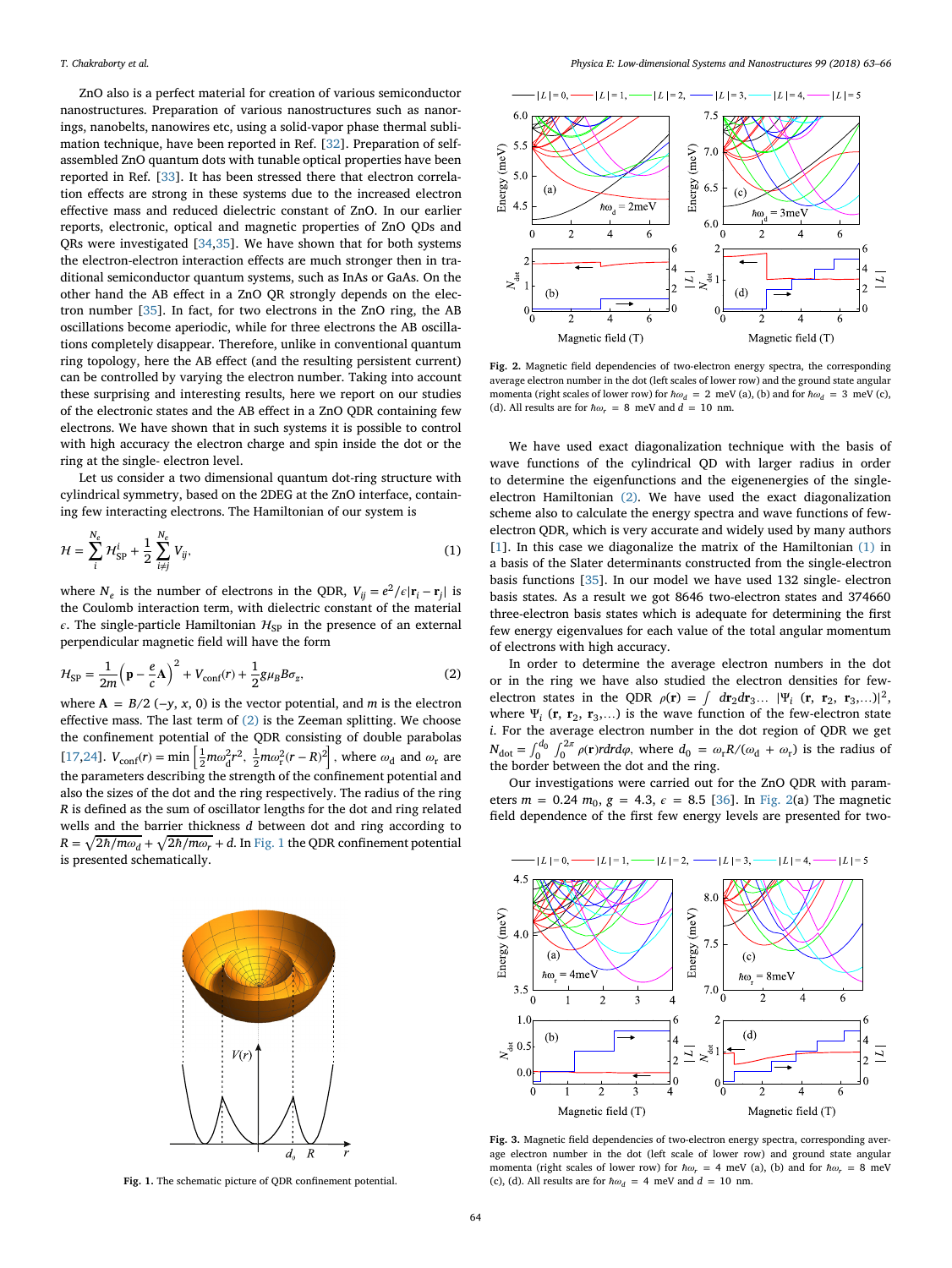

Fig. 4. Magnetic field dependencies of threeelectron energy spectra, corresponding average electron number in the dot (left scales of lower row) and ground state angular momenta (right scales of lower row) for  $\hbar \omega_d = 2$  meV (a), (b), for  $\hbar\omega_d = 3$  meV (c), (d) and for  $\hbar\omega_d = 4$  meV (e), (f). All results are for  $\hbar \omega_r = 8$  meV and  $d = 10$  nm.

electron QDR with  $\hbar\omega_d = 2$  meV,  $\hbar\omega_r = 8$  meV,  $d = 10$  nm for various values of the total angular momenta *L*. In [Fig. 2\(](#page-1-3)b) corresponding ground state average electron number in the dot (left scale, red line) and the ground state angular momentum (right scale, blue line) are presented. From these figures it is clear that for all values of the magnetic field, both electrons are localized in the dot region and the ground state behaves like in a two-electron single QD [\[34\]](#page-3-18). For weak values of the magnetic field the ground state is a singlet state with angular momentum  $L = 0$  and total spin  $S = 0$ . With the increase of the magnetic field, at  $B \approx 3.5$  T, a singlet-triplet transition of the ground state is observed to the state  $L = -1$ ,  $S = -1$ . Similar results are presented also in [Fig. 2\(](#page-1-3)c) and (d) but for  $\hbar\omega_d = 3$  meV. In this case again for weak values of the magnetic field both electrons are located in the dot region, but starting from  $B \approx 2.2$  T one of the electrons moves to the ring region [\(Fig. 2\(](#page-1-3)d) red line) and the ground state changes to the triplet state  $L = -2$ ,  $S = -1$ . Starting from 2.2 T the behavior of the energy spectra in [Fig. 2\(](#page-1-3)c) changes drastically and the regular periodic AB oscillations of the ground state can be observed with periodic change of the total angular momentum by  $\Delta L = 1$ . This result is qualitatively similar to the case of one-electron ZnO QR, observed in our previous work [\[35\]](#page-3-19), but in contrast to that now all AB oscillations occur between the triplet states.

[Fig. 3](#page-1-4) is the same as [Fig. 2](#page-1-3) but for a fixed value of  $\hbar\omega_d = 4$  meV and for two values of the ring confinement parameter  $\hbar \omega_r = 4$  meV [\(Fig. 3\(](#page-1-4)a) and (b)) and  $\hbar \omega_r = 8$  meV (Fig. 3(c) and (d)). For  $\hbar\omega_r$  = 4 meV both electrons are localized in the ring [\(Fig. 3\(](#page-1-4)b)) and the energy spectra is similar to the one of the two-electron ZnO QR previously observed in Ref. [\[35\]](#page-3-19). In this case irregular AB oscillations are observed and the singlet-triplet crossings disappear from the ground state, which is typical for ZnO QRs. With the increase of magnetic field all obserrossings of the ground states occur only between triplet states with odd number of total momentum. With the increase of *ħω*<sub>r</sub> one of the electrons moves to the dot region (Fig.  $3(d)$ ) while the other remains in the ring. In this case the magnetic field almost does not change the average electron number in the dot, and therefore we observe almost regular AB oscillations similar to ZnO QR with one electron [\(Fig. 3\(](#page-1-4)c)).

The energy spectra and average electron numbers in the dot region are presented in Fig. 4 against the magnetic field for a QDR containing three electrons for fixed value of  $\hbar\omega_{\rm r}$  = 8 meV and for various values of  $\hbar\omega_d$ . For  $\hbar\omega_d = 2$  meV (Fig. 4(a) and (b)) and for weak magnetic fields all three electrons are mostly located in the dot region, the ground state is  $L = -1$ ,  $S = -1/2$  and AB oscillations are not observed. But at  $B \approx 4$  T one of the electrons moves to the ring region and the ground state changes to  $L = -4$ ,  $S = -3/2$ . Starting from  $B \approx 4$  T the usual AB effect appears.

For  $\hbar\omega_{\rm d}$  = 3 meV (Fig. 4(c) and (d)) without the magnetic field, only two electrons are located in the dot and one in the ring region. With an increase of the magnetic field we can observe a charge switching between the dot and the ring of the QDR. At  $B \approx 2.1$  T the electron number in the dot changes to 1 and the irregular AB effect is observed with odd angular momenta  $|L| = 3, 5...$ 

Finally, for  $\hbar \omega_d = 4$  meV (Fig. 4(e) and (f)) and for all observed range of the magnetic field, only one electron is located in the dot region and the other two stays in the ring. Therefore, in Fig. 4(e) the irregular AB oscillations are observed for the ground state, similar to the case of two-electron ZnO QR, as we found earlier [\[35\]](#page-3-19).

To summarize: we have studied the electronic states and the Aharonov-Bohm effect in ZnO quantum dot-ring nanostructures containing few electrons. We have shown that in contrast to QDRs of conventional semiconductors, such as InAs or GaAs, QDRs in ZnO heterojunctions demonstrate several unique characteristics. In particular the energy spectra of the ZnO QDR and the Aharnov-Bohm oscillations are strongly dependant on the electron number in the dot or in the ring. Therefore even small changes of the confinement potential, sizes of the dot-ring or magnetic field can drastically change the energy spectra and the behavior of Aharonov-Bohm oscillations in the system. Due to this interesting phenomena it is possible to effectively control with high accuracy the electron charge and spin distribution inside the dotring structure. These unique properties will certainly have important implications for possible applications in spintronic devices and quantum information technologies.

### **Acknowledgements**

The work was supported by the Canada Research Chairs Program of the Government of Canada, and Armenian State Committee of Science (Project no. 15T-1C331).

### **References**

- <span id="page-2-0"></span>[1] [T. Chakraborty, Quantum Dots, Elsevier, Amsterdam, 1999.](http://refhub.elsevier.com/S1386-9477(17)31679-X/sref1)
- [2] [P. Michler, A. Kiraz, C. Becher, W.V. Schoenfeld, P.M. Petroff, L. Zhang, E. Hu, A.](http://refhub.elsevier.com/S1386-9477(17)31679-X/sref2) Imamoglu, Science 290 (2000) 2282.
- [3] [X. Li, Y. Wu, D. Steel, D. Gammon, T.H. Stievater, D.S. Katzer, D. Park, C.](http://refhub.elsevier.com/S1386-9477(17)31679-X/sref3) Piermarocchi, L.J. Sham, Science 301 (2003) 809.
- [4] T. Ihn, Semiconductor Nanostructures, [Oxford University Press, Oxford, UK, 2010.](http://refhub.elsevier.com/S1386-9477(17)31679-X/sref4)
- [5] [V.M. Fomin, Physics of Quantum Rings, Springer-Verlag, Berlin, Heidelberg, 2014.](http://refhub.elsevier.com/S1386-9477(17)31679-X/sref5) [6] [Y. Aharonov, D. Bohm, Phys. Rev. 115 \(1959\) 485.](http://refhub.elsevier.com/S1386-9477(17)31679-X/sref6)
- <span id="page-2-2"></span><span id="page-2-1"></span>[7] [M. Büttiker, Y. Imry, R. Landauer, Phys. Lett. A 96 \(1983\) 365.](http://refhub.elsevier.com/S1386-9477(17)31679-X/sref7)
- [8] A. Lorke, et al., *Phys. Rev. Lett.* 84 (2000) 2223.
- <span id="page-2-4"></span><span id="page-2-3"></span>[9] U.F. Keyser, C. Fühner, S. Borck, R.J. Haug, M. Bichler, G. Abstreiter, W. [Wegscheider, Phys. Rev. Lett. 90 \(2003\) 196601; A. Fuhrer, S. Lüscher T. Ihn, T.](http://refhub.elsevier.com/S1386-9477(17)31679-X/sref9) Heinzel, K. Ensslin, W. Wegscheider, M. Bichler, Nature 413, (2001) 822.